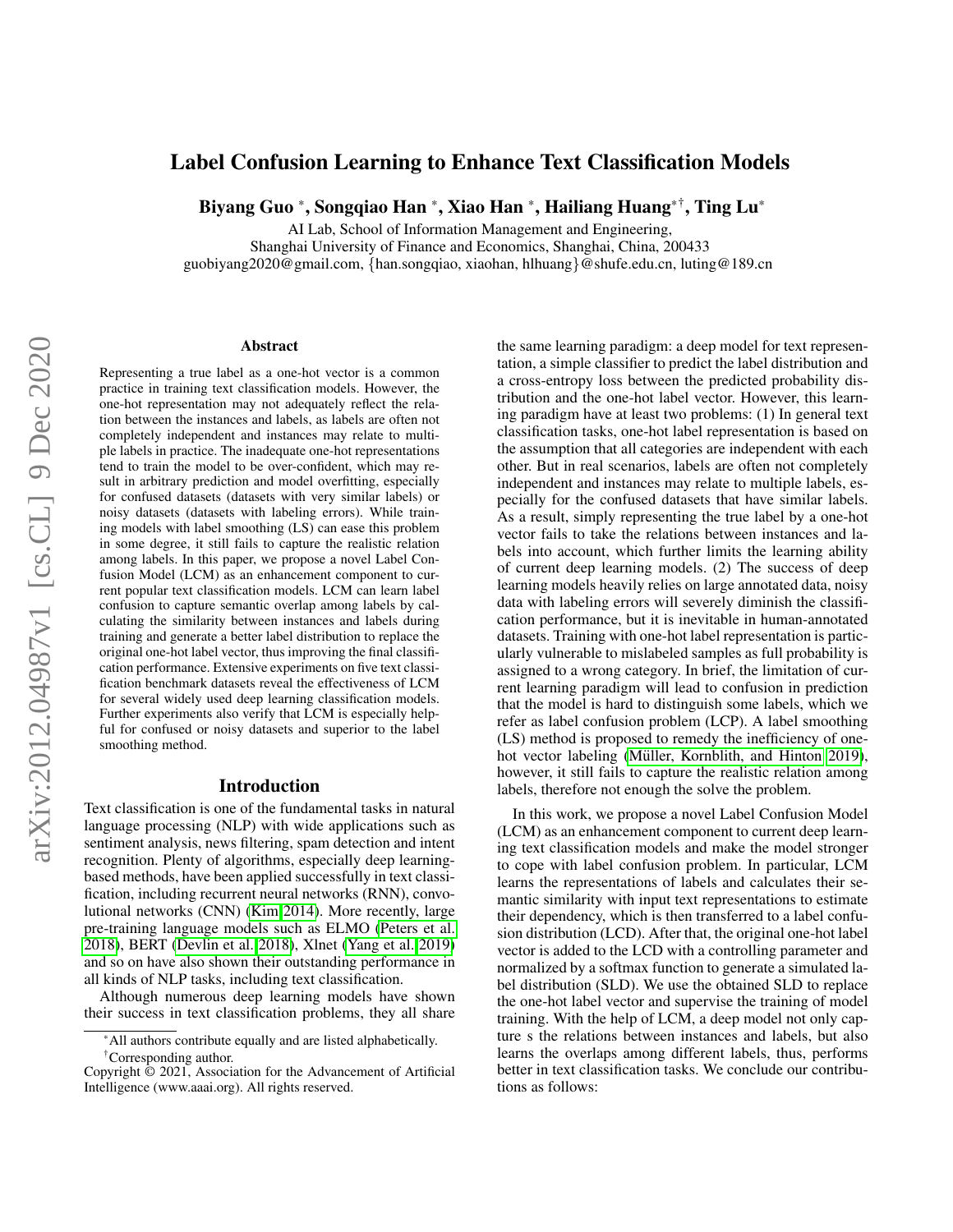- We propose a novel label confusion model (LCM) as an effective enhancement component for text classification models, which models the relations between instances and labels to cope with LCP problems. In addition, LCM is only used during training and doesn't change the original model structure, which means LCM can improve the performance without extra computation cost in prediction procedure.
- Extensive experiments on five benchmark datasets (both in English and Chinese) illustrate the effectiveness of LCM on three widely used deep learning structures: LSTM, CNN and BERT. Experiments also verified its advantage over label smoothing method.
- We construct four datasets with different confusion degree, and four datasets with different proportion of noise. Experiments on these datasets demonstrate that LCM is especially helpful for confused or noisy datasets and superior to the label smoothing method (LS) to a large degree.

# Related Work

# Text Classification With Deep Learning

Deep learning models have been widely use in natural language processing, including text classification problems. The studies of deep text representations can be categorized into two groups. One is focusing on the word embeddings[\(Mikolov et al. 2013;](#page-7-5) [Le and Mikolov 2014;](#page-7-6) [Pen](#page-7-7)[nington, Socher, and Manning 2014\)](#page-7-7). Another group mainly study the deep learning structures that can learn better text representations. Typical deep structures include recurrent neural networks (RNNs) based long short-term memory (LSTM) [\(Hochreiter and Schmidhuber 1997;](#page-7-8) [Liu, Qiu,](#page-7-9) [and Huang 2016;](#page-7-9) [Wang et al. 2018b\)](#page-7-10), convolutional neural networks (CNN) [\(Kalchbrenner, Grefenstette, and Blunsom](#page-7-11) [2014;](#page-7-11) [Kim 2014;](#page-7-0) [Zhang, Zhao, and LeCun 2015;](#page-7-12) [Shen et al.](#page-7-13) [2017\)](#page-7-13) and context-dependent language models like BERT [\(Devlin et al. 2018\)](#page-7-2).The reason why deep learning methods have become so popular is their ability to learn sophisticated semantic representations from text, which are much richer than hand-crafted features.

### Label Smoothing

Label smoothing (LS) is first proposed in image classification tasks as a regularization technique to prevent the model from predicting the training examples too confidently, and has been used in many state-of-the-art models, including image classification [\(Szegedy et al. 2016;](#page-7-14) [Zoph et al. 2018\)](#page-7-15), language translation [\(Vaswani et al. 2017\)](#page-7-16) and speech recognition [\(Chorowski and Jaitly 2016\)](#page-7-17). LS improves model accuracy by computing loss not with the "hard" one-hot targets, but with a weighted mixture of these targets with a uniform noise distribution.

Nevertheless, the label distribution generated form LS cannot reflect the true label distribution for each training sample, since it is obtained by simply adding some noise. The true label distribution should reveal the semantic relation between the instance and each label, and similar labels

should have similar degree in the distribution. In nature, label smoothing encourages the model to learn less, rather than learn more accurately of the knowledge in training samples, which may have the risk of underfitting.

### Label Embedding

Label embedding is to learn the embeddings of the labels in classification tasks and has been proven to be effective. [\(Zhang et al. 2017\)](#page-7-18) convert labels into semantic vectors and thereby convert the classification problem into vector matching tasks. Then attention mechanisms are used to jointly learn the embedding of words and labels [\(Wang et al.](#page-7-19) [2018a\)](#page-7-19). [\(Yang et al. 2018\)](#page-7-20) use label embedding in a sequence generation model for multi-label classification which captures the co-relation between labels. In our work, we also use jointly learn the label embeddings, which can be used to further capture the semantic relation between text and labels.

# Label Distribution Learning

Label Distribution Learning (LDL) [\(Geng 2016\)](#page-7-21) is a novel machine learning paradigm for applications where the overall distribution of labels matters. A label distribution covers a certain number of labels, representing the degree to which each label describes the instance. LDL is proposed for problems where the distribution of labels matters. [\(Geng 2016;](#page-7-21) [Wang and Geng 2019\)](#page-7-22) gives out several algorithms for this kind of tasks. However, the true label distribution is hard to obtain for many existing classification tasks such as 20NG (a typical text classification dataset) and MNIST (a typical image classification dataset) [\(LeCun et al. 1998\)](#page-7-23) where we only have a unique label for each sample. In this kind of classification tasks, LDL is not applicable.

# Our Approach

Intuitively, there exists a label distribution which reflect the degree of how each label describes the current instance for most classification tasks. However, in practice, we can only obtain a unique label (in single-label classification) or several labels (in multi-label classification) for samples, rather than the relation degree between the samples and the labels. There isn't a natural and verified way to transfer the one-hot label to a proper distribution, if no statistical information is provided. Though the theoretical true label distribution cannot be easily achieved, we can still try to simulate it by digging the semantic information behind instances and labels.

Considering that label confusion problem is usually caused by the semantic similarity, we suppose that a label distribution that can reflect the similarity relation between labels can help to train a stronger model and address the label confusion problem. A simple idea is to find the descriptions of each label and calculate the similarity between every two labels. Then for each one-hot label representation, we can use the normalized similarity values to create a label distribution. However, the label distributions got in this way are all the same for instances with the same label, regardless of their content. In fact, even two instances have the same label, their content may be quite different, so their label distribution should also be different.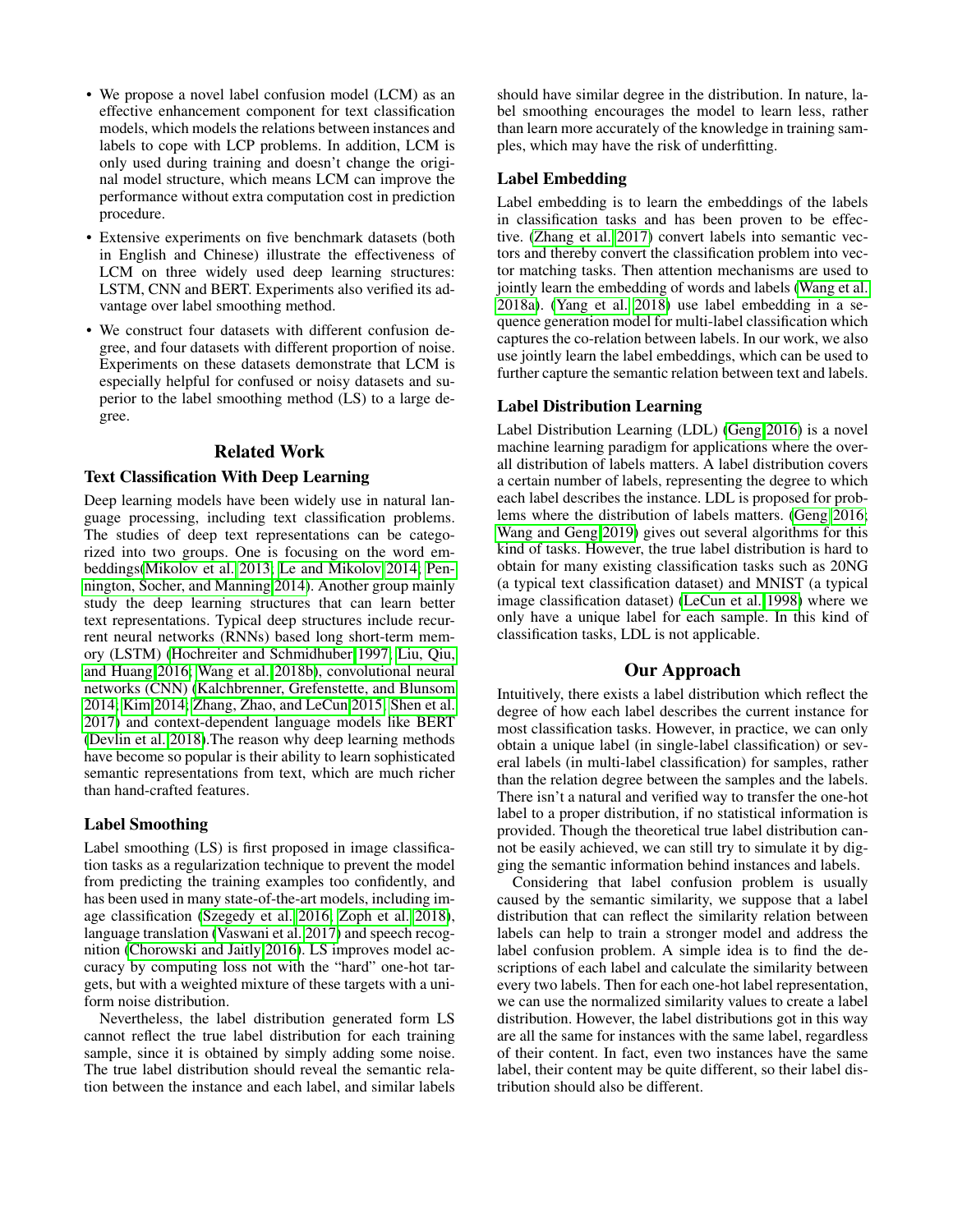<span id="page-2-0"></span>

Figure 1: The structure of LCM-based classification model, which is composed of a basic predictor and a label confusion model.

Therefore, we should construct the label distribution using the relations between instances and labels, thus the label distribution will dynamically be changing for different instances with the same label. For text classification problems, we can simulate the label distribution by the similarity between the representation of document text and each label. In this way, not only the relations between instances and labels are captured, the dependency among labels is also reflected by these relations. With this basic idea, we designed a label confusion model (LCM) to learn the simulated label distribution (SLD) by calculating the semantic relations between instances and labels. Then the SLD is seen to be the true label distribution and is compared with the predicted distribution to compute the loss by KL-divergence. In the latter part, we will introduce the LCM-based classification model in detail.

#### LCM-based Classification Model

A LCM-based classification model is composed by two parts: a basic predictor and a label confusion model. The overall structure can be seen in Figure [1.](#page-2-0)

The basic predictor is usually constructed by a input encoder (such as RNNs, CNN, BERT) followed by a simple classifier (usually a softmax classifier). The basic predictor can be chosen from all kinds of main stream deep learning based text classifiers. As shown in Figure 1, the text to be classified is inputted to the input decoder to generate the input text representation. Then it will be fed to the softmax classifier to predict the label distribution (PLD):

$$
v^{(i)} = f^{I}(x) = f^{I}([x_{1}, x_{2}, ..., x_{n}])
$$
  
=  $[v_{1}^{(i)}, v_{2}^{(i)}, ..., v_{n}^{(i)}]$   

$$
y^{(p)} = softmax(v^{(i)})
$$

where  $f<sup>I</sup>$  is the input encoder function, transforming the input sequence  $x = [x_1, x_2, ..., x_n]$  with length n to the input text representation  $v^{(i)} = [v_1^{(i)}, v_2^{(i)}, ..., v_n^{(i)}]$  with length n and dimension d.  $y^{(p)}$  is the predicted label distribution PLD.

The LCM is constructed by a label encoder and a simulated label distribution computing block (SLD Block). The label encoder is a deep neural network (DNN) to generate the label representation matrix. The SLD block is composed of a similarity layer and a SLD computing layer. The similarity layer takes the label representations and the current instance representation as inputs, and computes their similarity values by dot product, then a neural net with softmax activation is applied to get the label confusion distribution (LCD). The LCD captures the dependency among labels by calculating the similarity between instances and labels. Thereby, the LCD is a dynamic, instance-dependent distribution, which is superior to the distribution that solely considers the similarity among labels, or simply a uniform noise distribution like the way in LS.

Finally, the original one-hot vector is added to the LCD with a controlling parameter  $\alpha$ , and then normalized by a softmax function the generate the simulated label distribution SLD. The controlling parameter  $\alpha$  decides how much of the one-hot vector will be changed by the LCD. The above process can be formulated by:

$$
V^{(l)} = f^{L}(l) = f^{L}([l_1, l_2, ..., l_C])
$$
  
=  $[v_1^{(l)}, v_2^{(l)}, ..., v_C^{(l)}]$   

$$
y^{(c)} = softmax(v^{(i)}^{\top}V^{(l)}W + b)
$$
  

$$
y^{(s)} = softmax(\alpha y^{(t)} + y^{(c)})
$$

where  $f^L$  is the label encoder function to transfer labels  $l =$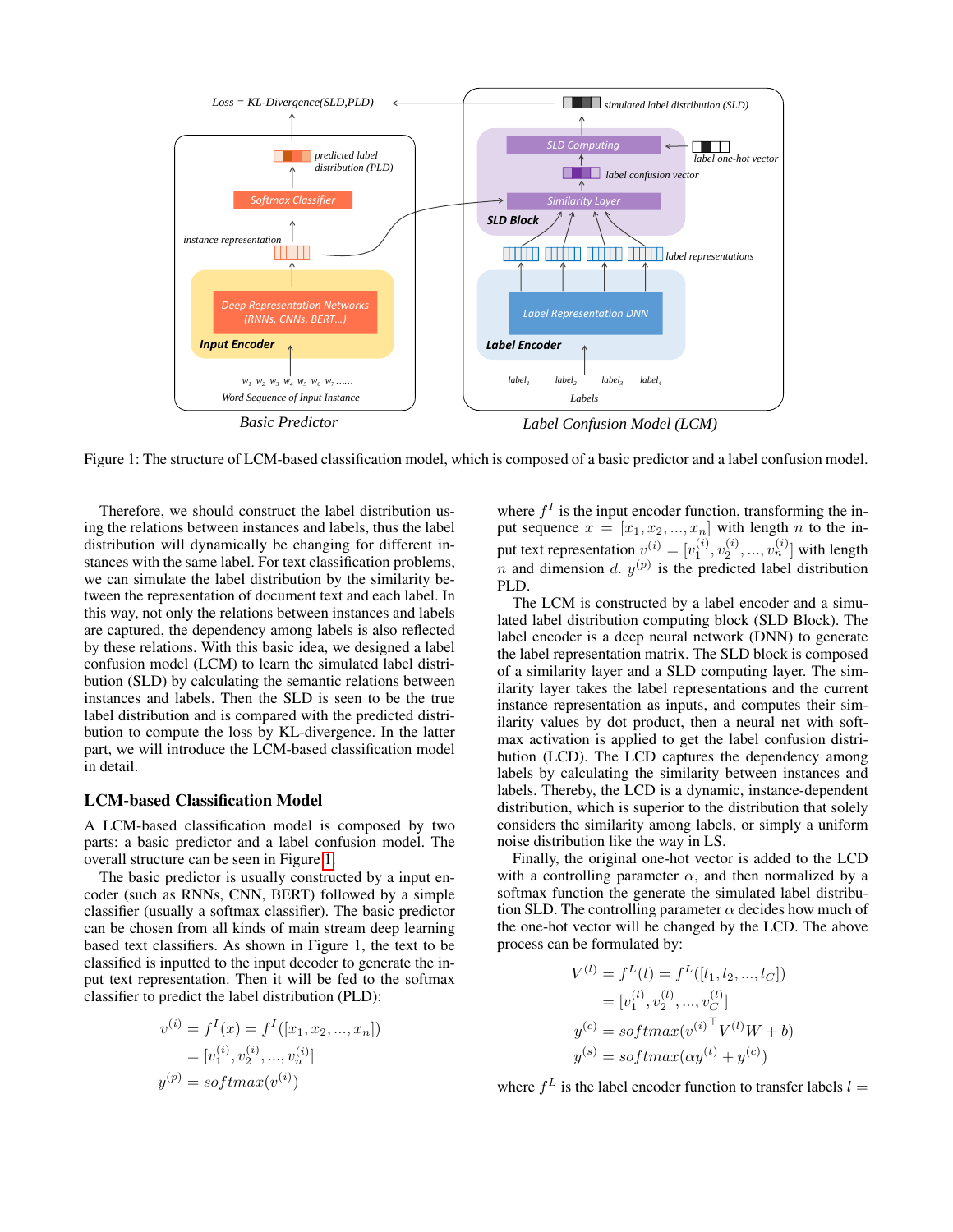<span id="page-3-5"></span>

| <b>Models</b>                     | $20N$ G                                    | <b>AG's News</b>                           | <b>DBPedia</b>                             | <b>FDCNews</b>                             | <b>THUCNews</b>                            |
|-----------------------------------|--------------------------------------------|--------------------------------------------|--------------------------------------------|--------------------------------------------|--------------------------------------------|
| LSTM-rand<br>$LSTM$ -rand + $LCM$ | $0.6822 \pm 0.0334$<br>$0.7242 \pm 0.0191$ | $0.8771 \pm 0.0065$<br>$0.8814 + 0.0049$   | $0.9208 \pm 0.0081$<br>$0.9248 \pm 0.0043$ | $0.7726 \pm 0.0181$<br>$0.7988 + 0.0059$   | $0.8604 \pm 0.0031$<br>$0.8655 \pm 0.0027$ |
| Improvement                       | $4.20\%$                                   | $0.43\%$                                   | $0.40\%$                                   | $2.62\%$                                   | $0.51\%$                                   |
| LSTM-pre<br>$LSTM-pre + LCM$      | $0.7416 \pm 0.0070$<br>$0.7509 \pm 0.0014$ | $0.8925 \pm 0.0041$<br>$0.8922 \pm 0.0033$ | $0.9605 \pm 0.0058$<br>$0.9643 \pm 0.0046$ | $0.8298 \pm 0.0063$<br>$0.8352 \pm 0.0050$ | $0.9080 \pm 0.0058$<br>$0.9126 \pm 0.0051$ |
| Improvement                       | $0.93\%$                                   | $-0.03\%$                                  | $0.35\%$                                   | $0.54\%$                                   | $0.46\%$                                   |
| CNN-rand<br>$CNN$ -rand + $LCM$   | $0.8172 \pm 0.0057$<br>$0.8276 \pm 0.0034$ | $0.8775 \pm 0.0049$<br>$0.8828 \pm 0.0035$ | $0.9560 \pm 0.0020$<br>$0.9606 \pm 0.0016$ | $0.8529 \pm 0.0047$<br>$0.8583 \pm 0.0022$ | $0.8928 \pm 0.0019$<br>$0.8990 \pm 0.0022$ |
| Improvement                       | $1.04\%$                                   | $0.53\%$                                   | $0.46\%$                                   | $0.54\%$                                   | $0.62\%$                                   |
| CNN-pre<br>$CNN-pre + LCM$        | $0.7756 \pm 0.0030$<br>$0.7713 \pm 0.0047$ | $0.8959 \pm 0.0018$<br>$0.8974 \pm 0.0011$ | $0.9796 \pm 0.0010$<br>$0.9811 \pm 0.0013$ | $0.9023 \pm 0.0018$<br>$0.9008 \pm 0.0024$ | $0.9331 \pm 0.0007$<br>$0.9341 \pm 0.0010$ |
| Improvement                       | $-0.43\%$                                  | $0.15\%$                                   | $0.15\%$                                   | $-0.15\%$                                  | $0.10\%$                                   |
| <b>BERT</b><br><b>BERT + LCM</b>  | $0.8853 \pm 0.0043$<br>$0.8896 \pm 0.0034$ | $0.9024 \pm 0.0011$<br>$0.9042 \pm 0.0008$ | $0.9822 \pm 0.0005$<br>$0.9834 \pm 0.0006$ | $0.9488 \pm 0.0042$<br>$0.9544 \pm 0.0034$ | $0.9595 \pm 0.0010$<br>$0.9607 \pm 0.0011$ |
| Improvement                       | $0.43\%$                                   | $0.18\%$                                   | $0.12\%$                                   | $0.56\%$                                   | $0.12\%$                                   |

Table 1: Test Accuracy on different text classification tasks. We report their mean  $\pm$  standard deviation. The bold means significant improvement on baseline methods on t-test ( $p < 0.1$ ).

 $[l_1, l_2, ..., l_C]$  to label representation matrix  $V^{(l)}$ , C is the number of categories.  $f^L$  in our case is implemented by a embedding lookup layer followed by a DNN, which can be multi-layer perceptron (MLP), LSTM or attention networks and so on. Note that the order of the label sequence inputted to LCM should be the same with the one-hot targets.  $y^{(c)}$  is the LCD and  $y^{(s)}$  is the SLD.

The SLD is then be viewed as the new training targets to replace the one-hot vector and supervise the model training. Since the SLD  $y^{(s)}$  and the predicted label vector  $y^{(p)}$  are both probability distributions, we use the Kullback–Leibler divergence (KL-divergence) [\(Kullback and Leibler 1951\)](#page-7-24) as the loss function to measure their difference:

$$
loss = KL-divergence(y^{(s)}, y^{(p)})
$$

$$
= \sum_{c}^{C} y_c^{(s)} \log(\frac{y_c^{(s)}}{y_c^{(p)}})
$$

By training with LCM, the actual targets the model trying to fit are dynamically changing according to the semantic representation of documents and labels learned by the deep model. The learned simulated label distribution help the model to better represent the instance with different labels, especially for those easily confused samples. SLD is also more robust when facing noisy data cause the probability of the wrong label is allocated to similar labels (often include the right label), thus model can still learn some useful information from mislabeled data.

#### Experiments

## Experiment Setup

Datasets To assess the effectiveness of our proposed method, we choose 5 benchmark datasets, including 3 English datasets and 2 Chinese datasets:

 $\bullet$  The 20NG dataset<sup>[1](#page-3-0)</sup> (bydata version) is an English news dataset that contains 18846 documents evenly categorized into 20 different categories.

• The AG's News dataset<sup>[2](#page-3-1)</sup> is constructed by Xiang Zhang [\(Zhang, Zhao, and LeCun 2015\)](#page-7-12) which contains 127600 samples with 4 classes. We choose a subset of size 50000 samples in our experiments.

 $\bullet$  The DBPedia dataset<sup>[3](#page-3-2)</sup> is also created by Xiang Zhang [\(Zhang, Zhao, and LeCun 2015\)](#page-7-12). It is an ontology classification dataset which has 630000 samples categorized into 14 classes. We randomly selected 50000 samples to form our experiment dataset.

 $\bullet$  The FDCNews dataset<sup>[4](#page-3-3)</sup> is provided by Fudan University which contains 9833 Chinese news categorized into 20 different classes.

• The THUCNews dataset<sup>[5](#page-3-4)</sup> is a Chinese news classification dataset collected by Tsinghua University. We constructed a subset from it which contains 39000 news evenly split into 13 news categories.

Choice of Basic Predictors Our LCM is proposed as an enhancement for current main stream models, therefore, we only select some widely used model structures in text classification tasks.

• LSTM: We implement the LSTM model defined in [\(Liu,](#page-7-9) [Qiu, and Huang 2016\)](#page-7-9) which use the last hidden state as the text representation. We tried LSTM-rand which use random weights initialization for embedding layer and LSTMpre that initialize with pre-trained word embeddings.

<span id="page-3-0"></span><sup>&</sup>lt;sup>1</sup>https://www.cs.umb.edu/smimarog/textmining/datasets/

<span id="page-3-1"></span><sup>&</sup>lt;sup>2</sup>http://www.di.unipi.it/gulli

<span id="page-3-2"></span><sup>3</sup> http://dbpedia.org

<span id="page-3-3"></span><sup>4</sup> http://www.nlpir.org

<span id="page-3-4"></span><sup>5</sup> http://thuctc.thunlp.org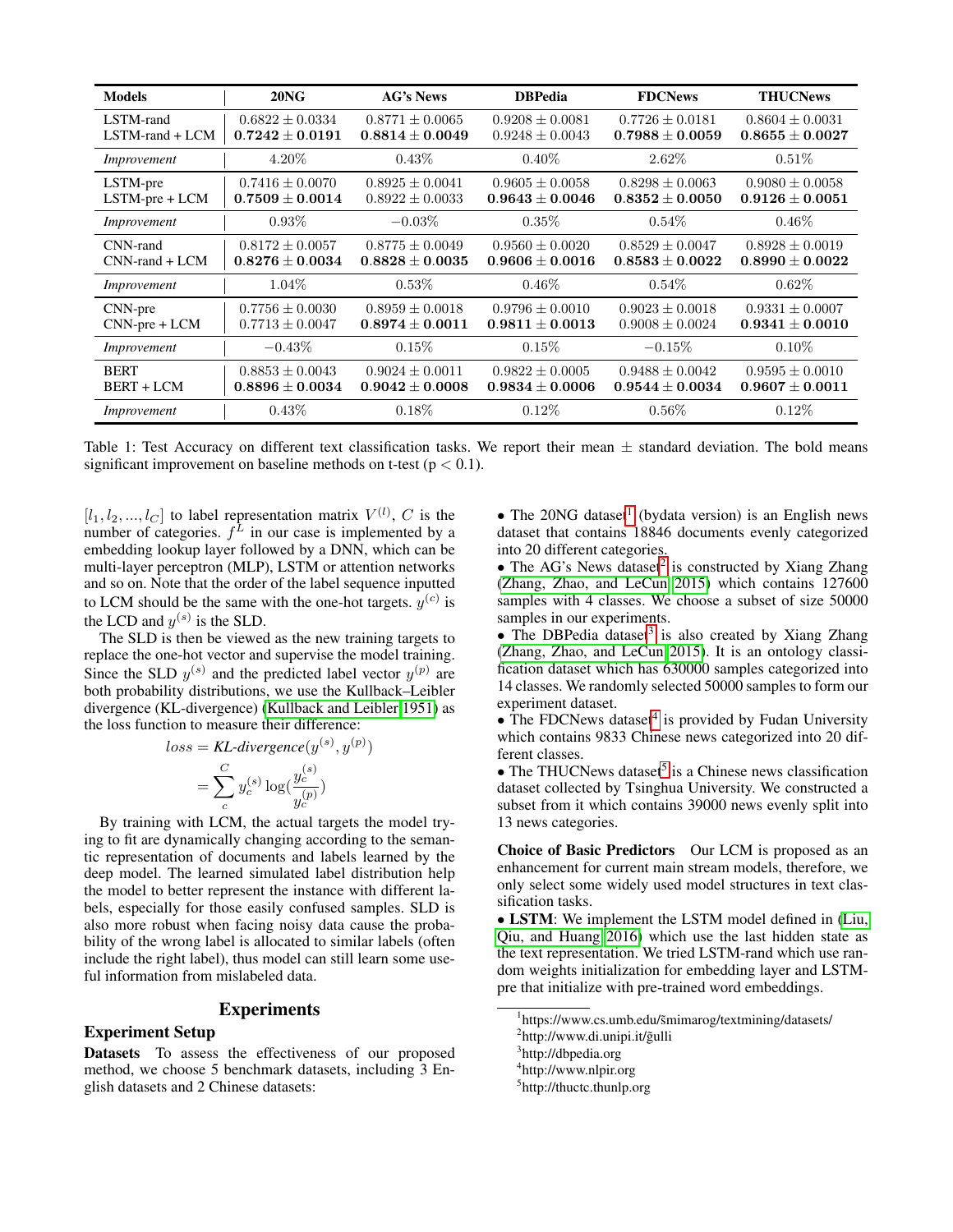<span id="page-4-0"></span>

Figure 2: Cosine similarity matrix (a) and corresponding t-SNE visualization (b) of label representations of 20NG datasets. The representations are drawn from the embedding layer of LCM. The labels with the same color are of the same label group.

<span id="page-4-1"></span>

Figure 3: Hyper-parameter analysis of LCM-based models, including the effect of  $\alpha$  and the early stop strategy for LCM enhancement.

• CNN: We use the CNN structure in [\(Kim 2014\)](#page-7-0) and explore both CNN-rand and CNN-pre with and without using pre-trained word vectors respectively.

• BERT: Bidirectional Encoder Representations from Transformers [\(Devlin et al. 2018\)](#page-7-2). For faster training, we apply BERT-tiny [\(Turc et al. 2019\)](#page-7-25) for English datasets. and ALBERT [\(Lan et al. 2019\)](#page-7-26) for Chinese datasets.

Settings For LSTM we set embedding size and hidden size as 64. For CNN, we use 3 filters with size 3, 10 and 25 and the number of filters for each convolution block is 100. For both LSTM and CNN models, the embedding size is 64 if no pre-trained word embedding are used. Otherwise, the embedding size is 250 for Chinese tasks and 100 for English tasks. The Chinese word embedding is pre-trained in around 1GB Chinese Wikipedia corpus using skip-gram [\(Mikolov](#page-7-5) [et al. 2013\)](#page-7-5) algorithm. The English word embedding we choose is the GloVe embedding [\(Pennington, Socher, and](#page-7-7) [Manning 2014\)](#page-7-7). In BERT models, we obtain text representations from the BERT model and then use a dense layer with 64 units to decrease the dimension of the text representation to 64. The LCM component in our case is implemented using an embedding lookup layer followed by a dense neural net, where the embedding size and the hidden size are kept the same as the basic predictor. The  $\alpha$  decides the importance of LCM on the basic predictor. In our main experiments we just set  $\alpha = 4$  as a moderate choice. But by carefully tuned, the perfomance can get better. We train our model's parameters with the Adam Optimizer [\(Kingma and](#page-7-27) [Ba 2014\)](#page-7-27) with an initial learning rate of 0.001 and batch size of 128. The model is implemented using Keras and is trained on GPU GeForce GTX 1070 Ti.

#### Experimental Results

Most of the datasets have already been split into train and test set. However the different split can directly affect the final performance of the model. Therefore, in our experiments, we combine the separated train and test set to one dataset and randomly split them to different train and test set 10 times by splitting ratio of 7:3. Then we assess all models 10 times on each the these different train test splitting. By doing this, we can better evaluate whether LCM can enhance the basic text classification predictors.

Test Performance Table [1](#page-3-5) presents the test performance and the improvement of LCM-based models compared with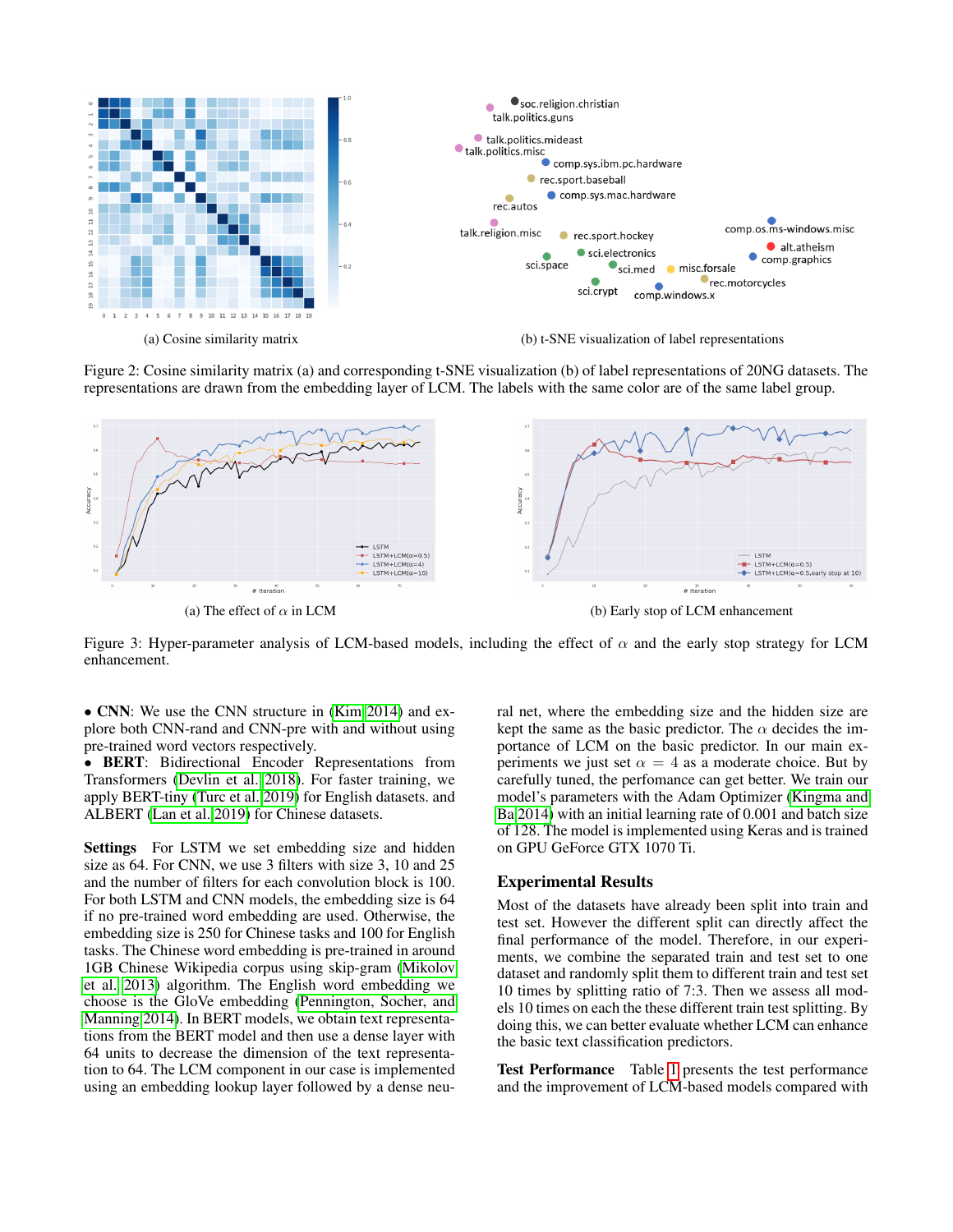<span id="page-5-0"></span>

|               | 8NG-H                                                                                                                                                                 | 8NG-E                                                                                                                                                                       | $4NG-H$                                                                           | $4NG-E$                                                                   |
|---------------|-----------------------------------------------------------------------------------------------------------------------------------------------------------------------|-----------------------------------------------------------------------------------------------------------------------------------------------------------------------------|-----------------------------------------------------------------------------------|---------------------------------------------------------------------------|
| <b>Labels</b> | 'comp.graphics',<br>'comp.os.ms-windows.misc',<br>'comp.sys.ibm.pc.hardware',<br>'comp.windows.x',<br>'sci.crypt',<br>'sci.electronics'.<br>'sci.med',<br>'sci.space' | 'comp.windows.x',<br>'rec.sport.baseball',<br>'alt.atheism',<br>'sci.med',<br>'talk.politics.guns',<br>'misc.forsale',<br>'soc.religion.christian',<br>'talk.politics.misc' | 'rec.autos',<br>'rec.motorcycles',<br>'rec.sport.baseball',<br>'rec.sport.hockey' | 'comp.windows.x',<br>'rec.sport.baseball',<br>'alt.atheism',<br>'sci.med' |

Table 2: The labels of each 20NG subsets.

| <b>Models</b>                                                          |          | 8NG-H 8NG-E 4NG-H |          | $4NG-E$          |
|------------------------------------------------------------------------|----------|-------------------|----------|------------------|
| <b>Basic Predictor</b><br>Basic Predictor + LCM   0.7973 0.8362 0.9147 | 0.7751   | 0.8291            | 0.9048   | 0.9277<br>0.9254 |
| Improvement                                                            | $2.22\%$ | $0.72\%$          | $0.98\%$ | $-0.24\%$        |

Table 3: Test accuracy on some subsets of 20NG.

<span id="page-5-1"></span>their corresponding basic predictors grouped by the structure. We can see from the results that LCM-based classification models outperform their baselines in all datasets when using LSTM-rand, CNN-rand and BERT structures. The LCM-based CNN-pre model is lightly worse in FDC-News and 20NG datasets. And in the LCM-based LSTM-pre model is not significantly different with the baseline in AG's News. The overall results in 5 datasets using 3 widely used deep learning structures illustrate that LCM has the ability to enhance the performance of text classification models. We can also see that LCM-base models usually have lower standard deviation, which reflects their robustness on the datasets splitting.

The biggest improvement was achieved by LCM on baseline LSTM-rand on the 20NG dataset, with 4.20% increase in test accuracy. The performance gain on CNN-rand on the same dataset is also quite obvious with 1.04% of improvement. The natural confusion of the labels in 20NG dataset can shine light on the reason why LCM performs quite well. Although there are 20 categories in 20NG dataset, these categories can naturally be divided into several groups. Therefore, it is natural that the labels in the same group are more difficult for model to distinguish. We further visualize the learned label representations of the 20 labels in 20NG dataset and is shown in Figure [2.](#page-4-0) The label representations are extracted from the embedding layer of LCM. Figure [2a](#page-4-0) illustrate the cosine similarity matrix of the label representations, where the elements off the diagonal reflects how one label is similar to another label. Then we use t-SNE [\(Maaten](#page-7-28) [and Hinton 2008\)](#page-7-28) to visualize the high-dimensional representations on a 2D map, which is shown in Figure [2b.](#page-4-0) We can find that the labels that are easily confused, especially those in the same group, tend to have similar representations. Since the label representations are all randomly initialized at the beginning, we can see that the LCM has the ability to learn very meaningful representations of the labels, which reflect the confusion between labels.

The reason why LCM-based classification models can

usually get better test performance can be concluded into several aspects: (1) The LCM part learns the simulated label distribution SLD during training which captures the complex relation among labels by considering the semantic similarity between input document and labels. This is superior to simply using one-hot vector to represent the true label. (2) It is common that there exists some mislabeled data, especially for datasets with a large number of categories or very similar labels. In this scenario, training with one-hot label representation tend to be influenced by these mislabeled data more severely. However, by using SLD, the value on the index of the wrong label will be crippled and allocated to those similar labels. Therefore the misleading of the wrong label is relatively trivial. (3) Apart from the mislabeled data, when the given labels share some similarity (for example, "computer" and "electronics" are similar topics in semantics and share many key words in content), it is natural and reasonable to label a text sample with a label distribution that tells the various aspects of information. However, current classification learning paradigm ignore the difference between the samples and this important information is lost.

The Effect of  $\alpha$  and Early Stop of LCM The  $\alpha$  is a controlling hyper-parameter to decide the importance of LCM on the original model. The larger  $\alpha$  will give the original one-hot label more weight when generating the SLD, thus reduce the influence of LCM. To ensure that the largest value in SLD keeps the same position with the original one-hot label, the  $\alpha$  should be at least 0.5. Figure [3a](#page-4-1) shows the accuracy curve of different  $\alpha$  on 20NG dataset using LSTM as basic structure. We can see from the graph, in the early stage, LCM-based models learn much faster than baseline model, and smaller  $\alpha$  can lead to faster convergence. However, when  $\alpha$  is too small, for example  $\alpha = 0.5$  in this case, the model will easily over-fit. In this situation, we can apply the early stop strategy on the LCM, that is, close the effect of the LCM influence at a certain number of iterations. From the leaning curve of  $\alpha = 0.5$  we find that the accuracy begin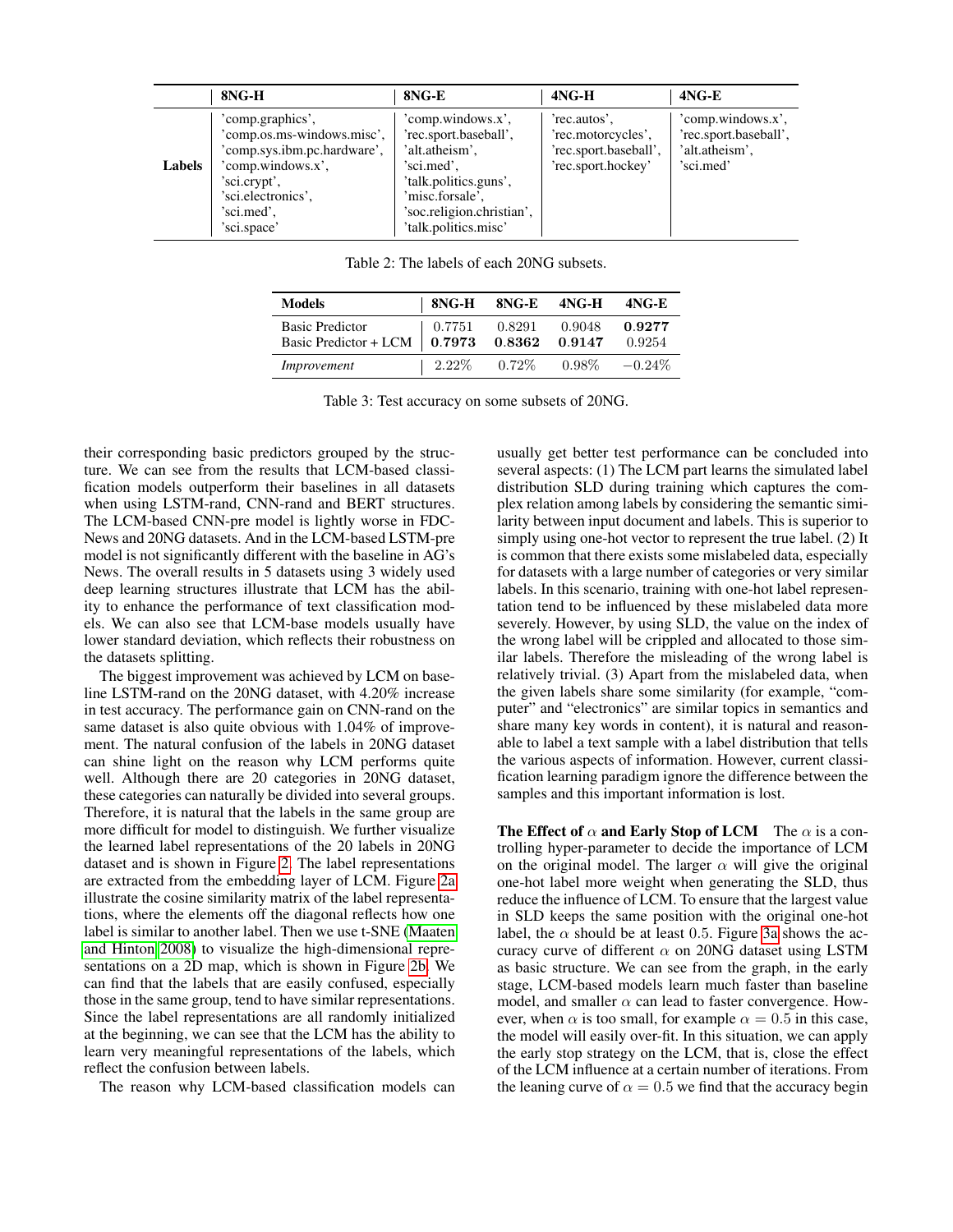| <b>Models</b> | Original 20NG | 6% Noise | 12% Noise | 30% Noise |
|---------------|---------------|----------|-----------|-----------|
| <b>LSTM</b>   | 0.6822        | 0.5946   | 0.5747    | 0.4681    |
| $LSTM + LS$   | 0.7015        | 0.6155   | 0.6010    | 0.4994    |
| $LSTM + LCM$  | 0.7242        | 0.6572   | 0.6385    | 0.5178    |
| <b>BERT</b>   | 0.8853        | 0.8695   | 0.8546    | 0.7916    |
| $BERT + LS$   | 0.8855        | 0.8742   | 0.8535    | 0.7932    |
| $BERT + LCM$  | 0.8896        | 0.8789   | 0.8581    | 0.7980    |

<span id="page-6-0"></span>Table 4: Experiments on noisy datasets and comparison with label smoothing (LS) method, where the percentage means the proportion of samples randomly being mislabeled.

to decrease at about 10 epochs, then we can choose to stop LCM at about 10 iterations and continue train the model using the original one-hot label vector. The result shown in Figure [3b](#page-4-1) reveals the effectiveness of early stop of LCM enhancement that the model can prevent the over-fitting and continues to learn more to behave better. The choice of  $\alpha$ and early stop strategy should be based on the nature of the specific dataset and task. According to the experience of our experiments, a smaller  $\alpha$  tend to behave better in datasets with similar labels or labeling errors.

## The Influence of the Dataset Confusion Degree

It is not easy to directly tell the confusion degree for each of our benchmark datasets, due to the difference in language, style and number of classes. Note that the 20NG dataset has some inner groups, which means some labels are naturally similar to each other in the same group. We sampled four subset from 20NG: 8NG-H, 8NG-E, 4NG-H and 4NG-E. The datasets with the "H" are sampled from label groups so the documents are harder to distinguish, while the "E" tag means the samples are selected from different groups and are easy to classify. The detailed labels of each datasets are listed in Table [2.](#page-5-0) We choose LSTM as the basic predictor and the results on these four datasets are shown in Table [3.](#page-5-1) We can observe from the results that LCM helps a lot for 8NG-H and 4NG-H datasets but less helpful for 4NG-E, and even slightly decrease the accuracy for 4NG-E. It is straight-forward that 8NG-H has a higher confusion degree than 8NG-E, and so is to 4NG-H compared to 4NG-E. This phenomenon proves that LCM is especially helpful for datasets with high confusion degree.

# Experiments on Noisy Datasets and Comparison with Label Smoothing

The success of deep learning models heavily depends on large annotated data, noisy data with labeling errors will severely diminish the classification performance which usually leads to an overfitted model. We constructed some noisy datasets with different percentage of noise from 20NG dataset, since 20NG inherently has some label groups. To make the noisy datasets closer to reality, the mislabeling samples are all chosen from the same label group, such as "comp", "rec" and "talk". Then we conduct experiments to verify the effect of label smoothing (LS) and LCM. We explore two deep learning models as basic predictor. The results are shown in Table [4.](#page-6-0) The smoothing hyper-parameter

<span id="page-6-1"></span>

| Models                 | <b>MNIST</b> | <b>Fashion MNIST</b> |
|------------------------|--------------|----------------------|
| <b>Basic Predictor</b> | 0.9822       | 0.8929               |
| Basic Predictor + LS   | 0.9834       | 0.9009               |
| Basic Predictor + LCM  | 0.9841       | 0.9028               |

Table 5: Test accuracy on image classification tasks. Here the basic predictor is a simple CNN model.

is set to 0.1 for LS, and  $\alpha = 4$  for LCM. From the results we can see that LCM outperforms LS to a large degree, both in original cleaner dataset and datasets with obvious label errors.

## The Application of LCM on Images

In fact, LCP is a common and natural problem in all classification tasks, not limited to text classification. For example, in the famous MNIST handwritten digits classification task, we can find that number "0" looks similar to number "6", and "5" is similar to "8" in many cases. Therefore, simply representing the label with a one-hot vector will omit these similarity information among labels. Thus, the idea of LCM might also help with this problem. We choose MNIST dataset and the Fashion MNIST dataset [\(Xiao, Rasul, and](#page-7-29) [Vollgraf 2017\)](#page-7-29) to evaluate the effectiveness of LCM on image classification tasks.

Due to the limited time and resource, we only implement a simple CNN network as the basic predictor. The results are shown in Table [5,](#page-6-1) which indicates that LCM can also be used in image classification tasks to improve performance. More basic predictor networks and datasets will be experimented in the future.

## Conclusion and Future Work

In this work, we propose Label Confusion Model (LCM) as an enhancement component to current text classification models to improve their performance. LCM can capture the relations between instances and labels as well as the dependency among labels. Experiments on five benchmark datasets proved LCM's enhancement on several popular deep learning models such as LSTM, CNN and BERT.

Our future work include the following directions: (*i*) Designing a better LCM structure for computer vision tasks and conducting more experiments on image classification. (*ii*) Generalizing the LCM method to multi-label classification problems and label distribution prediction.